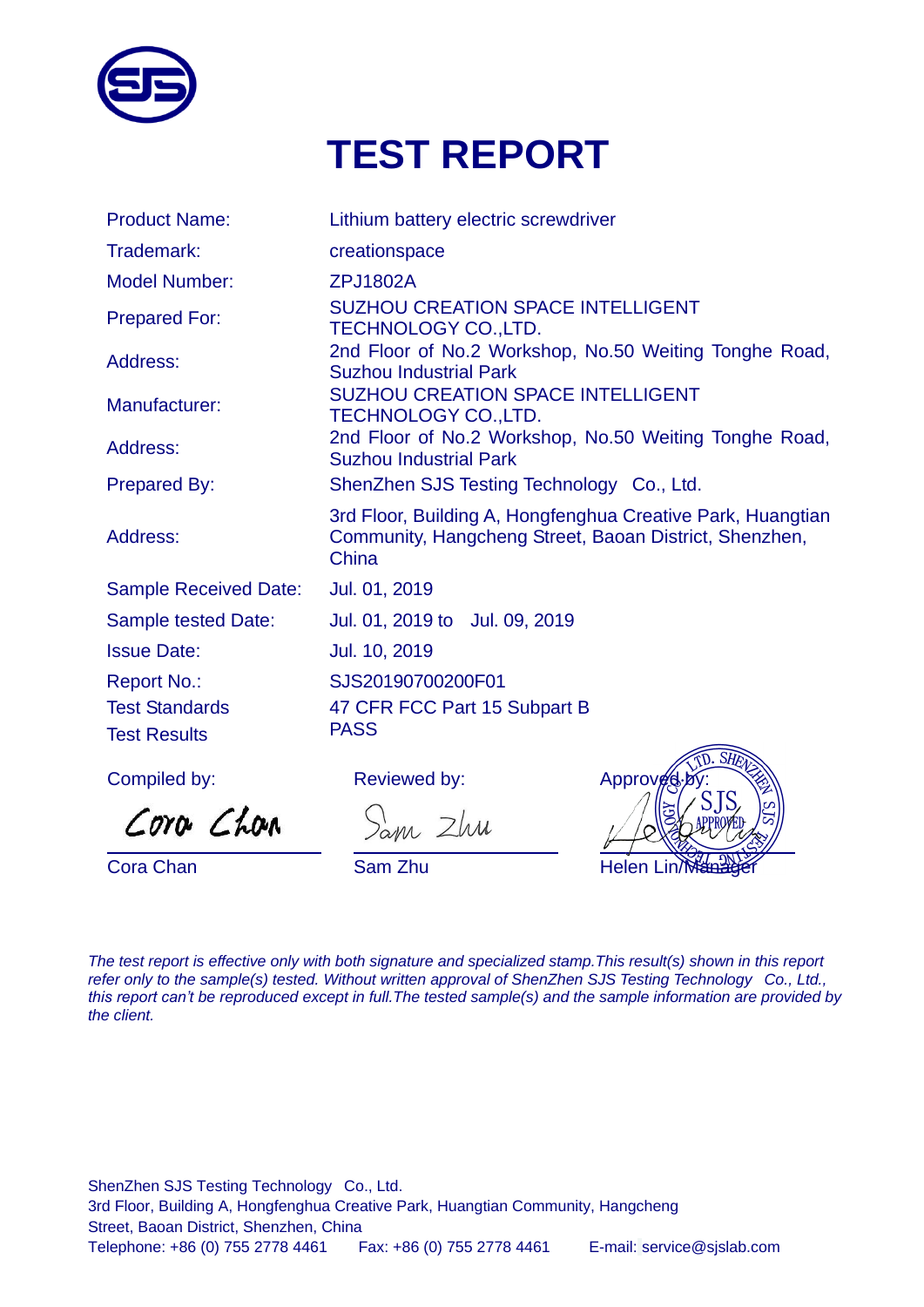

# **TABLE OF CONTENT**

| <b>Test Report Declaration</b> | Page |
|--------------------------------|------|
|                                |      |
|                                |      |
|                                |      |
|                                |      |
|                                |      |
|                                |      |
|                                |      |
|                                |      |
|                                |      |
|                                |      |
|                                |      |
|                                |      |

(Note: N/A means not applicable)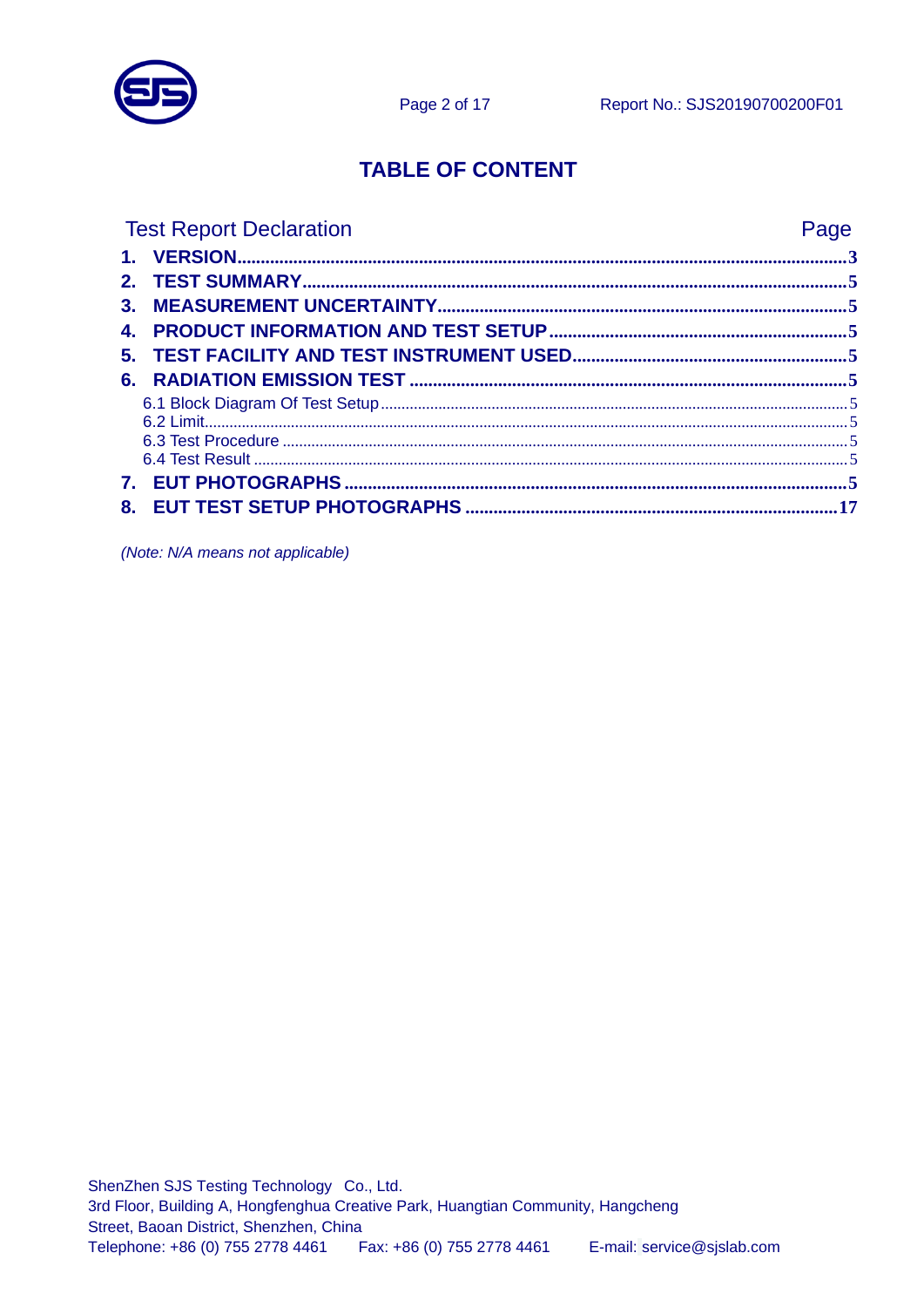

# <span id="page-2-0"></span>**1. VERSION**

| <b>Report No.</b> | <b>Issue Date</b>    | <b>Description</b> | <b>Approved</b> |
|-------------------|----------------------|--------------------|-----------------|
| SJS20190700200F01 | <b>July 10, 2019</b> | Original           | Valid           |
|                   |                      |                    |                 |
|                   |                      |                    |                 |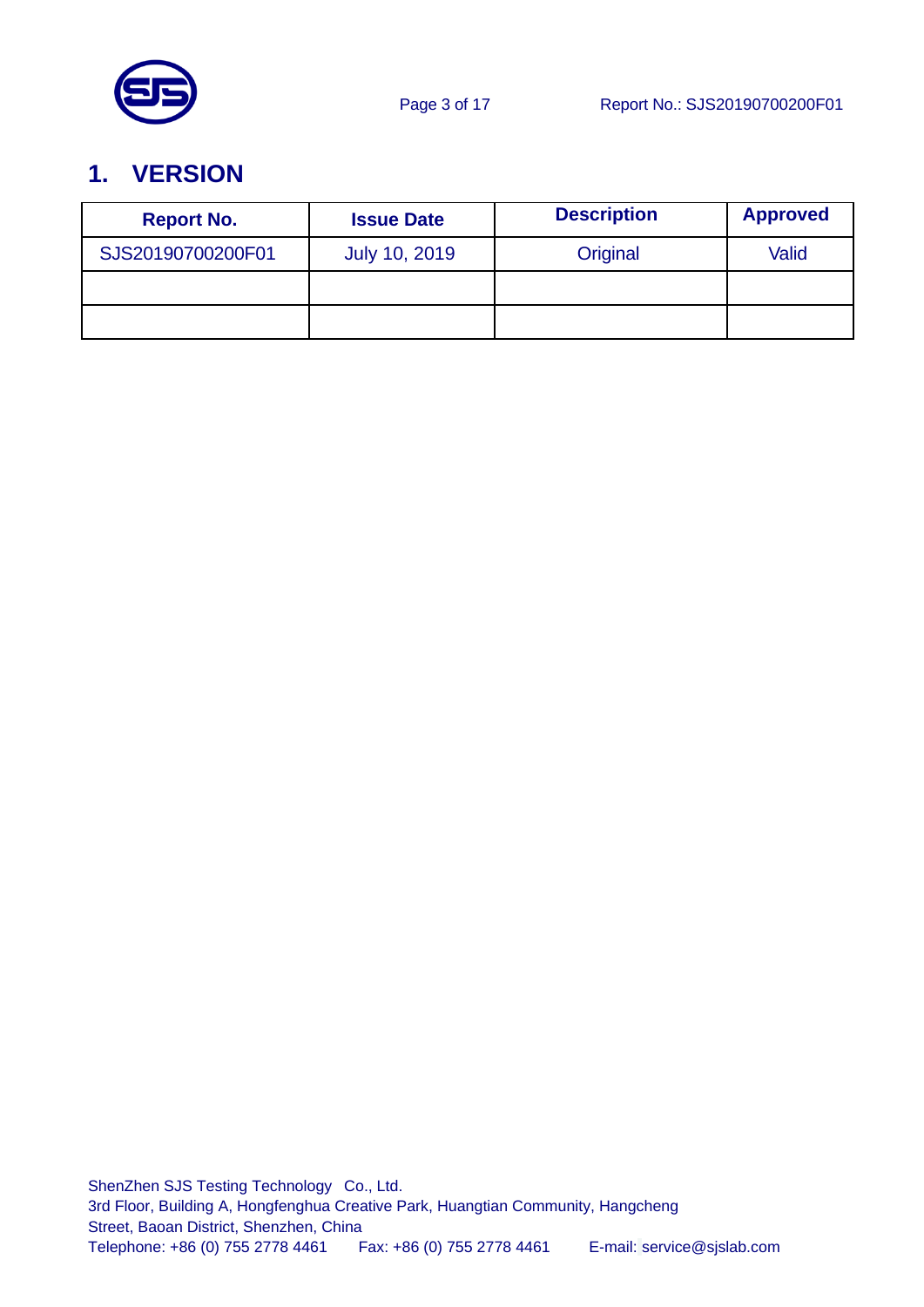

# <span id="page-3-0"></span>**2. TEST SUMMARY**

The Product has been tested according to the following specifications:

| <b>Standard</b> | <b>Test Item</b>          | <b>Test</b><br>result |
|-----------------|---------------------------|-----------------------|
| FCC 15.107      | <b>Conducted Emission</b> | Pass                  |
| FCC 15.109      | <b>Radiated Emission</b>  | Pass                  |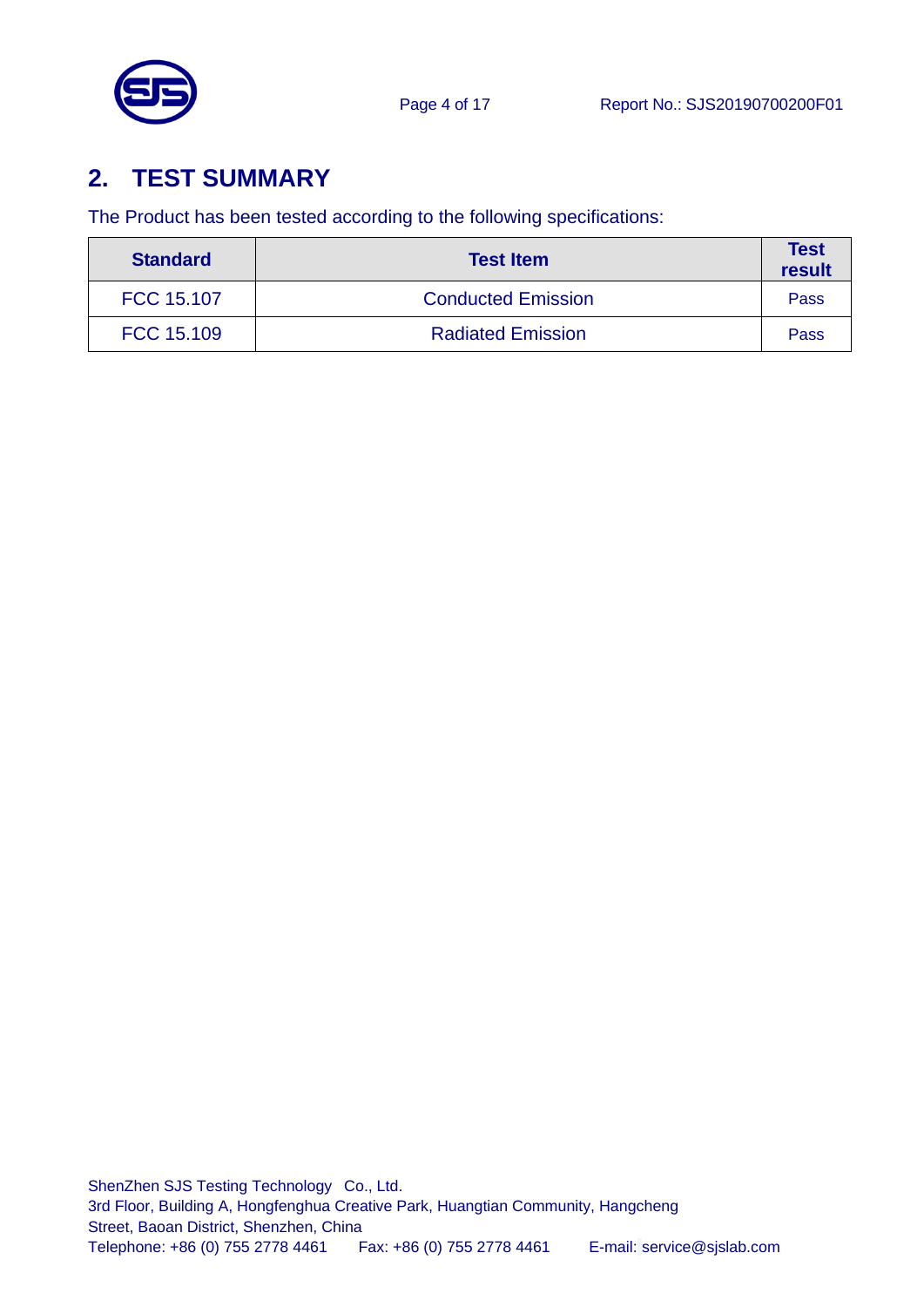

# <span id="page-4-0"></span>**3. MEASUREMENT UNCERTAINTY**

Where relevant, the following measurement uncertainty levels have been estimated for tests performed on the Product as specified in CISPR 16-4-2. This uncertainty represents an expanded uncertainty expressed at approximately the 95% confidence level using a coverage factor of k=2.

| <b>Test item</b>                  | Value (dB) |
|-----------------------------------|------------|
| Conducted Emission (150kHz-30MHz) | 3.20       |
| Radiated Emission(30MHz~1GHz)     | 4.80       |
| Radiated Emission(1GHz~6GHz)      | 4.90       |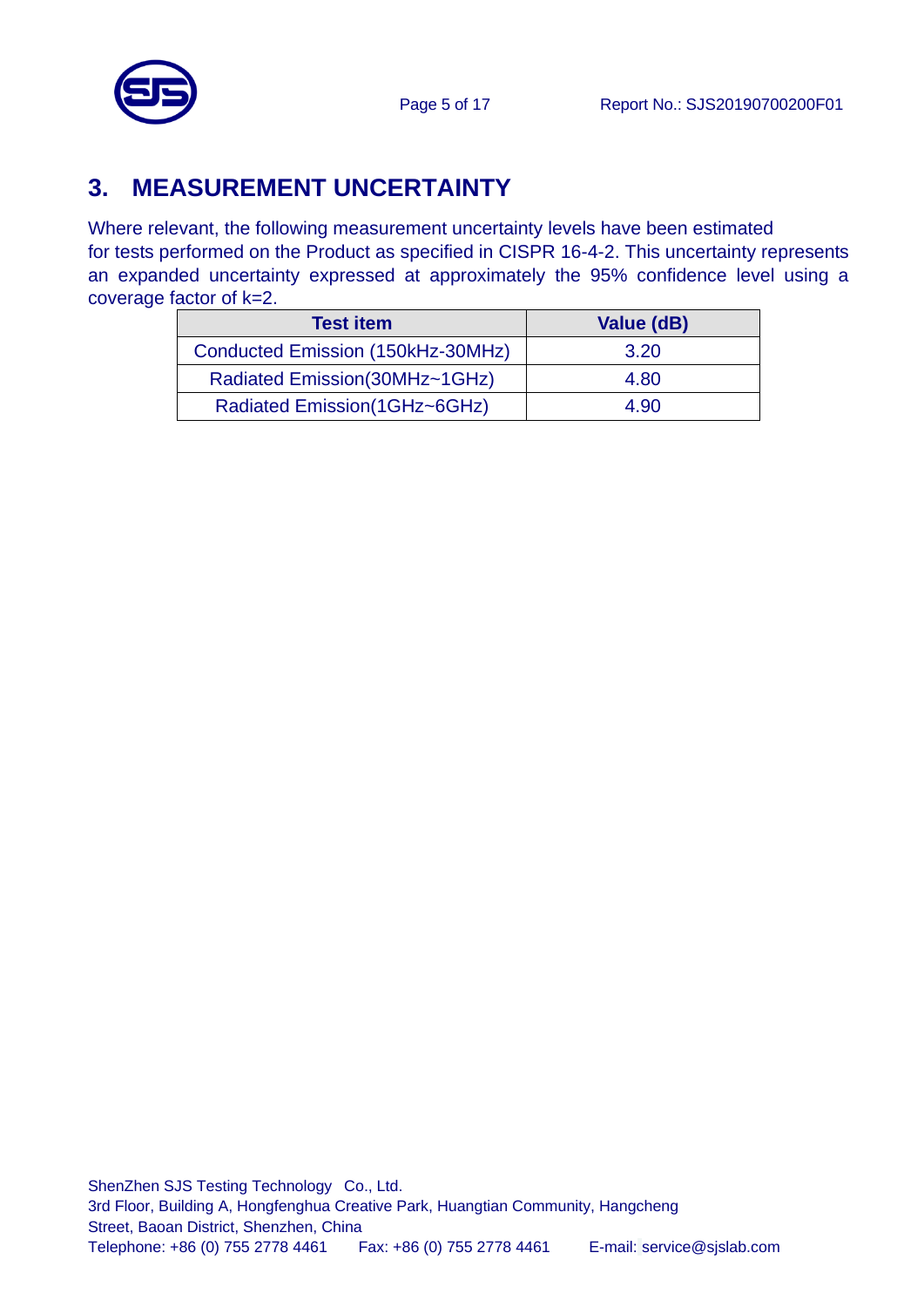



### <span id="page-5-0"></span>4.1 Product Information

**Ratings:** DC 5V

| No.            | <b>Cable</b><br><b>Type</b> | <b>Quantity</b> | <b>Provider</b> | Length<br>(m)     | <b>Specification</b> | <b>Note</b>                              |
|----------------|-----------------------------|-----------------|-----------------|-------------------|----------------------|------------------------------------------|
|                | шm,                         | --              | Applicant       | <b>STATISTICS</b> | <b>Shielded</b>      | With a ferrite ring in mid<br>Detachable |
| $\overline{2}$ | --                          | --              | <b>SJS</b>      | --                | Unshielded           | --                                       |

#### **Cable of Product**

### 4.2 Test Setup Configuration

See test photographs attached in EUT TEST SETUP PHOTOGRAPHS for the actual connections between Product and support equipment.

### 4.3 Support Equipment

| <b>No</b> | <b>Device Type</b> | <b>Brand</b> | <b>Model</b> | Series No. | Data Cable | <b>Power Cord</b> |
|-----------|--------------------|--------------|--------------|------------|------------|-------------------|
|           | ---                | ---          | ---          | ---        | ---        | ---               |

#### *Notes:*

1. All the equipment/cables were placed in the worst-case configuration to maximize the emission during the test.

2. Grounding was established in accordance with the manufacturer's requirements and conditions for the intended use.

### 4.4 Test Mode

| Test item                                                                                                                        | <b>Test Mode</b> | <b>Test Voltage</b> |  |  |  |
|----------------------------------------------------------------------------------------------------------------------------------|------------------|---------------------|--|--|--|
| Radiated mission(30MHz-1GHz)<br><b>Class B</b>                                                                                   | <b>Working</b>   | DC 5 $V^*$          |  |  |  |
| All test mode were tested and passed, Radiated Emissions shows (*) is the worst case<br>mode which were recorded in this report. |                  |                     |  |  |  |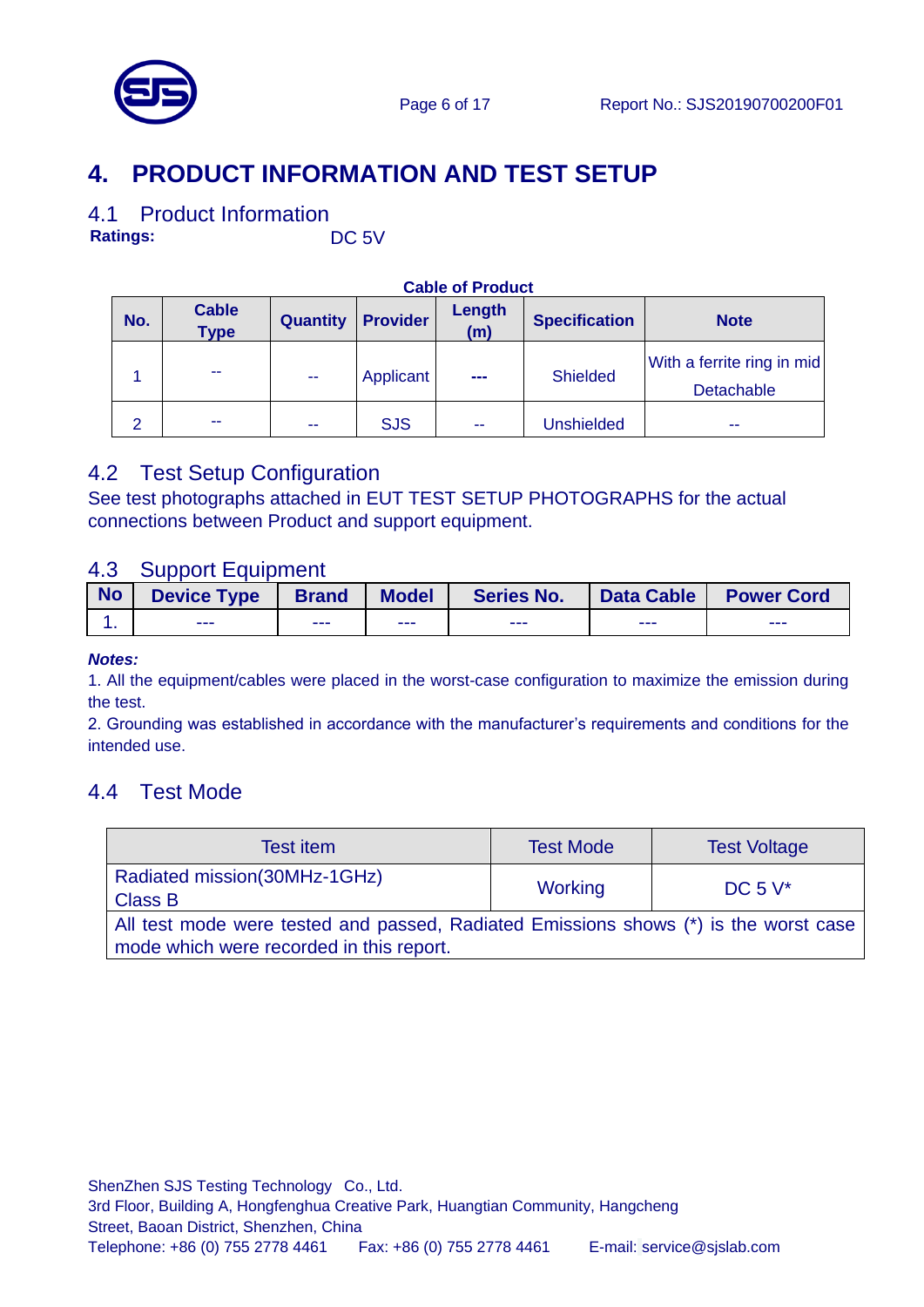

# <span id="page-6-0"></span>**5. TEST FACILITY AND TEST INSTRUMENT USED**

### 5.1 Test Facility

All measurement facilities used to collect the measurement data are located at SJS 3rd Floor, Building A, Hongfenghua Creative Park, Huangtian Community, Hangcheng Street, Baoan District, Shenzhen, China. The site and apparatus are constructed in conformance with the requirements of ANSI C63.4 and CISPR 16-1-1 other equivalent standards.

| <b>Radiated emissions Test (966 chamber)</b> |                        |                     |                           |                  |                  |  |  |  |
|----------------------------------------------|------------------------|---------------------|---------------------------|------------------|------------------|--|--|--|
| <b>Equipment</b>                             | <b>Manufacturer</b>    | Model#              | Serial#                   | <b>Last Cal.</b> | <b>Next Cal.</b> |  |  |  |
| 966<br>chamber                               | ChengYu                | 966 Room            | 966                       | Aug. 25, 2018    | Aug. 24, 2019    |  |  |  |
| <b>Receiver</b>                              | <b>R&amp;S</b>         | <b>ESR</b>          | 101154                    | Aug. 14, 2018    | Aug. 13, 2019    |  |  |  |
| Amplifier                                    | <b>Schwarzbeck</b>     | <b>BBV9718</b>      | 9718-309                  | Aug. 14, 2018    | Aug. 13, 2019    |  |  |  |
| Amplifier                                    | <b>Schwarzbeck</b>     | <b>BBV9744</b>      | 9744-0037                 | Aug. 14, 2018    | Aug. 13, 2019    |  |  |  |
| <b>TRILOG</b><br><b>Broadband</b><br>Antenna | schwarzbeck            | <b>VULB</b><br>9163 | <b>VULB9163</b><br>$-942$ | Aug. 13, 2018    | Aug. 12, 2019    |  |  |  |
| <b>Horn</b><br>Antenna                       | <b>SCHWARZBE</b><br>СK | <b>BBHA9120</b>     | 1201                      | Aug. 16, 2018    | Aug. 15, 2019    |  |  |  |

### 5.2 Test Instrument Used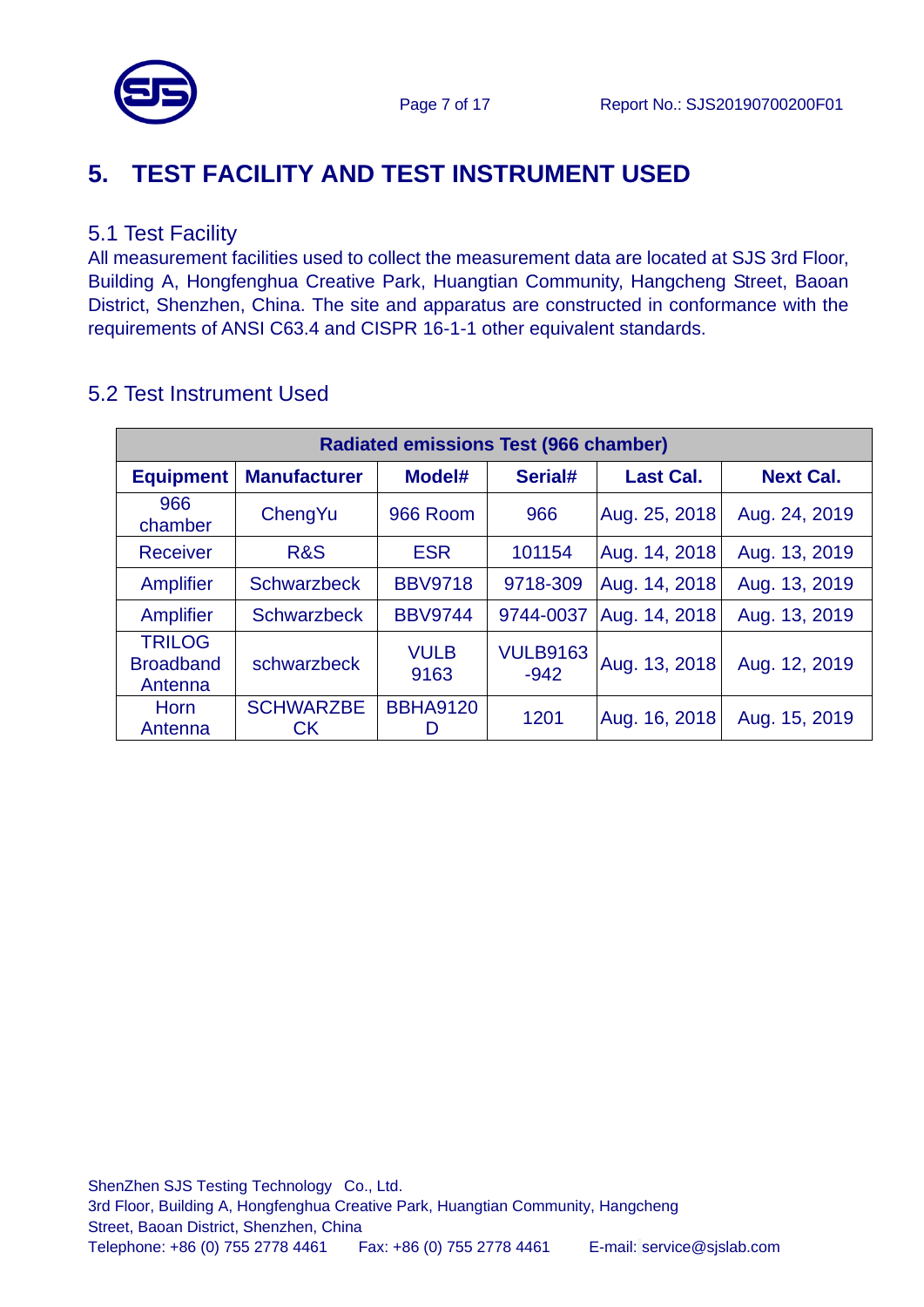# <span id="page-7-0"></span>6. **RADIATION EMISSION TEST**

## <span id="page-7-1"></span>6.1 Block Diagram Of Test Setup

#### **30MHz ~ 1GHz:**



### <span id="page-7-2"></span>6.2 Limit

#### **Limits for Class B devices**

| <b>Frequency (MHz)</b> | limits at 3m<br>$dB(\mu V/m)$ |                    |                    |  |  |  |
|------------------------|-------------------------------|--------------------|--------------------|--|--|--|
|                        | <b>QP Detector</b>            | <b>PK Detector</b> | <b>AV Detector</b> |  |  |  |
| 30-88                  | 40.0                          |                    |                    |  |  |  |
| 88-216                 | 43.5                          | --                 | --                 |  |  |  |
| 216-960                | 46.0                          |                    |                    |  |  |  |
| 960 to 1000            | 54.0                          | --                 |                    |  |  |  |
| Above 1000             |                               | 74.0               | 54.0               |  |  |  |

**Note:** The lower limit shall apply at the transition frequencies.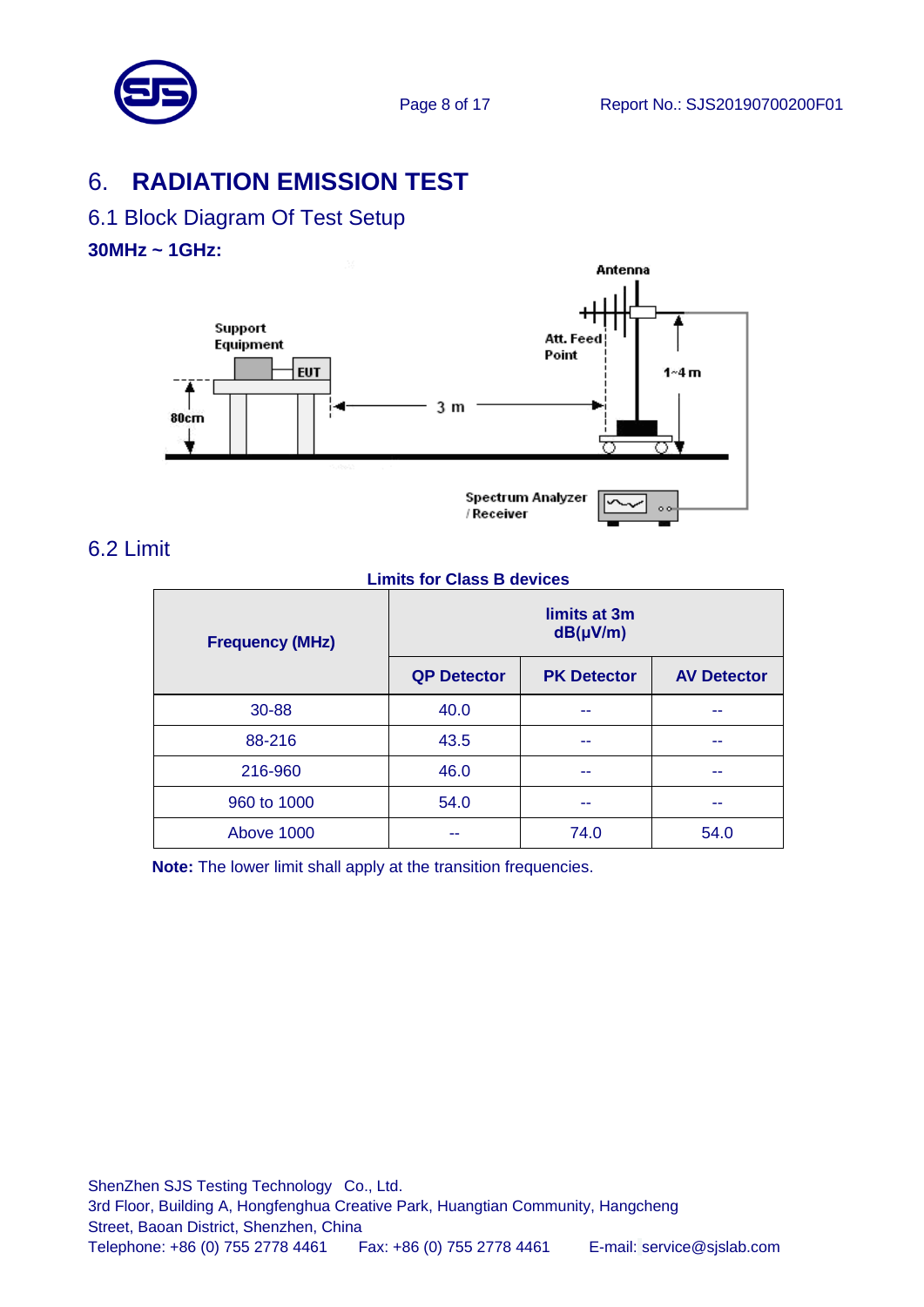

### <span id="page-8-0"></span>6.3 Test Procedure

#### **30MHz ~ 1GHz:**

a. The Product was placed on the nonconductive turntable 0.8 m above the ground at a chamber.

b. Set the spectrum analyzer/receiver in Peak detector, Max Hold mode, and 120 kHz RBW. Record the maximum field strength of all the pre-scan process in the full band when the antenna is varied between 1~4 m in both horizontal and vertical, and the turntable is rotated from 0 to 360 degrees.

c. For each frequency whose maximum record was higher or close to limit, measure its QP value: vary the antenna's height and rotate the turntable from 0 to 360 degrees to find the height and degree where Product radiated the maximum emission, then set the test frequency analyzer/receiver to QP Detector and specified bandwidth with Maximum Hold Mode, and record the maximum value.

Remark:

The highest frequency of the internal sources of the EUT is less than 108 MHz, so the measurement shall only be made up to 1 GHz.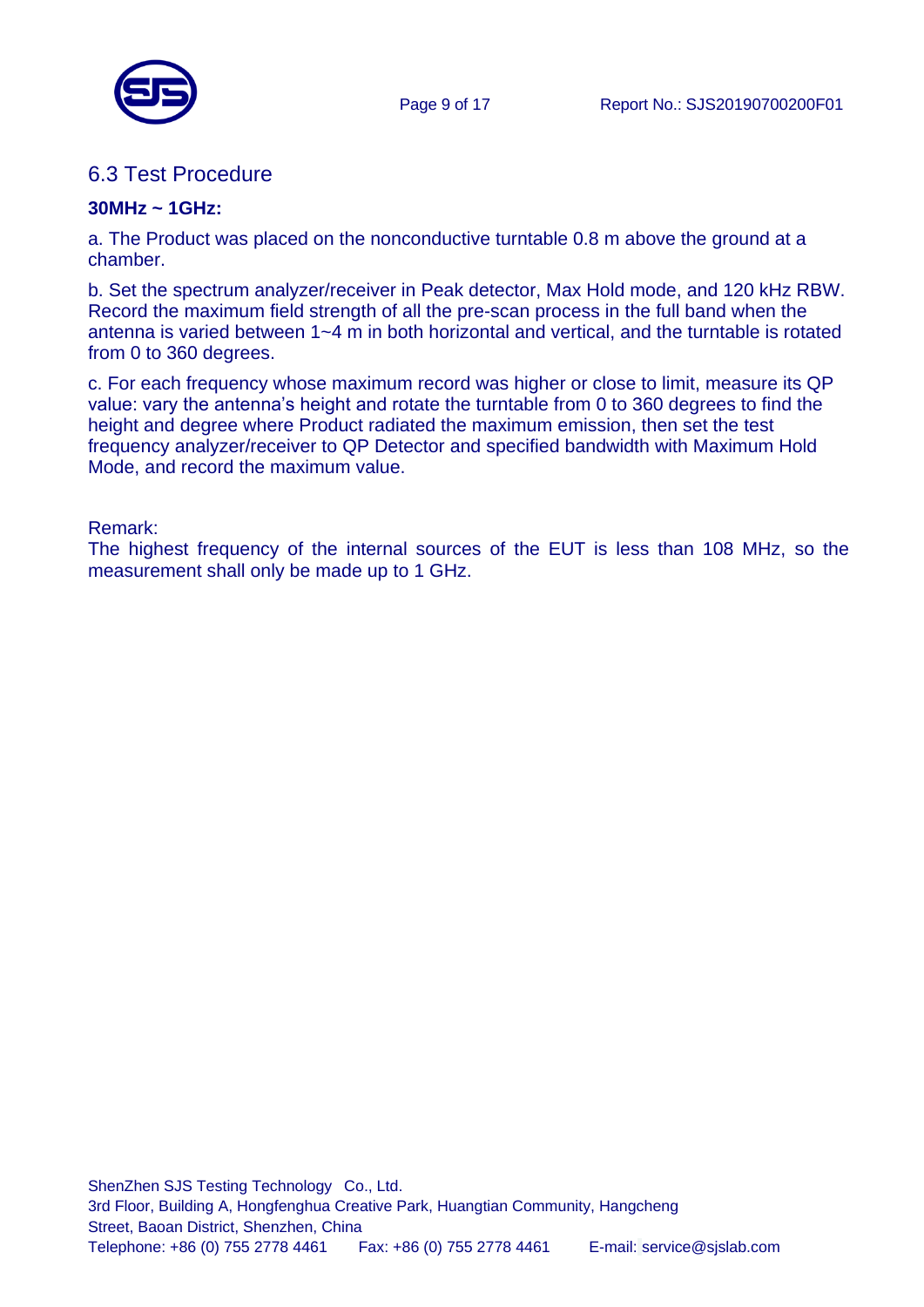

# <span id="page-9-0"></span>6.4 Test Result

| Temperature:         | $25$ °C              | <b>Relative Humidity:</b> | 154%           |
|----------------------|----------------------|---------------------------|----------------|
| Pressure:            | 101kPa               | Phase:                    | Horizontal     |
| <b>Test Voltage:</b> | $\overline{IDC}$ 5 V | <b>Test Mode:</b>         | <b>Working</b> |



|   | No. Mk. | Freq.      | Reading<br>Level | Correct<br>Factor | Measure-<br>ment | Limit | Over     |          | Antenna<br>Height | Table<br>Degree |         |
|---|---------|------------|------------------|-------------------|------------------|-------|----------|----------|-------------------|-----------------|---------|
|   |         | <b>MHz</b> | dBuV             | dB                | dBuV/m           | dB/m  | dB       | Detector | cm                | degree          | Comment |
| 1 |         | 45.2166    | 28.47            | $-14.03$          | 14.44            | 40.00 | $-25.56$ | ОP       |                   |                 |         |
| 2 |         | 62.4314    | 27.13            | $-16.08$          | 11.05            | 40.00 | $-28.95$ | - OP     |                   |                 |         |
| 3 |         | 105.6415   | 26.31            | $-15.66$          | 10.65            | 43.50 | $-32.85$ | ОP       |                   |                 |         |
| 4 |         | 311.0867   | 27.60            | $-13.54$          | 14.06            | 46.00 | $-31.94$ | QP       |                   |                 |         |
| 5 |         | 590.9737   | 24.55            | $-6.85$           | 17.70            | 46.00 | $-28.30$ | QP       |                   |                 |         |
| 6 | *       | 958.7943   | 23.09            | $-1.96$           | 21.13            | 46.00 | $-24.87$ | QP       |                   |                 |         |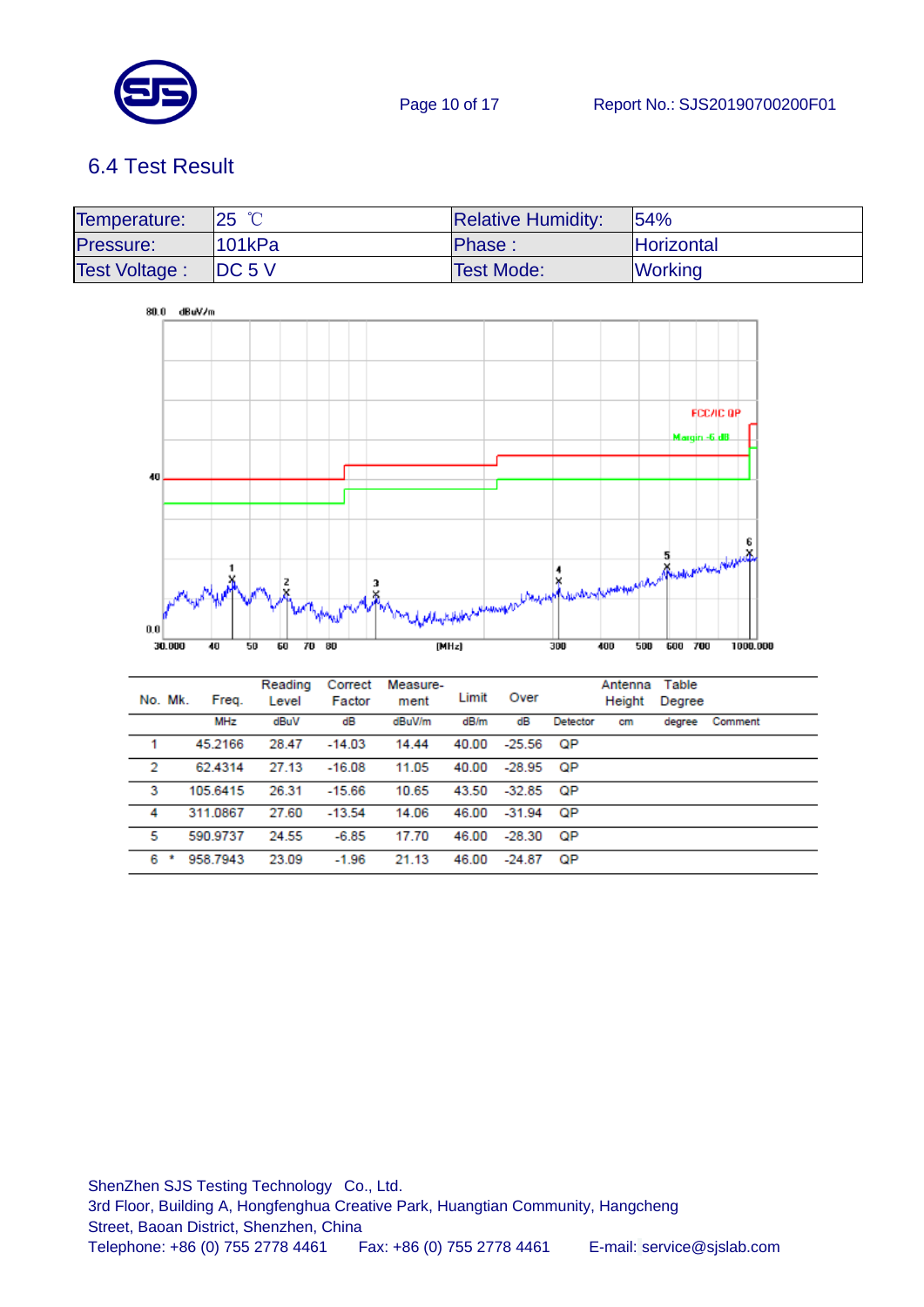

#### Page 11 of 17 Report No.: SJS20190700200F01

| Temperature:         | $\overline{25}$ °C | <b>Relative Humidity:</b> | 154%            |
|----------------------|--------------------|---------------------------|-----------------|
| Pressure:            | 101kPa             | <b>Phase:</b>             | <b>Vertical</b> |
| <b>Test Voltage:</b> | DC <sub>5</sub>    | <b>Test Mode:</b>         | <b>Working</b>  |



|   | No. Mk.   | Freq.      | Reading<br>Level | Correct<br>Factor | Measure-<br>ment | Limit | Over        |          | Antenna<br>Height | Table<br>Degree |         |
|---|-----------|------------|------------------|-------------------|------------------|-------|-------------|----------|-------------------|-----------------|---------|
|   |           | <b>MHz</b> | dBuV             | dB                | dBuV/m           | dB/m  | dB          | Detector | cm                | degree          | Comment |
| 1 |           | 30.5306    | 30.25            | $-16.81$          | 13.44            | 40.00 | $-26.56$    | - QP     |                   |                 |         |
|   | $2$ $\pm$ | 52.7600    | 30.98            | $-14.40$          | 16.58            | 40.00 | $-23.42$ QP |          |                   |                 |         |
| 3 |           | 99.8777    | 26.41            | $-15.56$          | 10.85            | 43.50 | $-32.65$ QP |          |                   |                 |         |
| 4 |           | 250.3012   | 25.20            | $-15.10$          | 10.10            | 46.00 | -35.90      | ОP       |                   |                 |         |
| 5 |           | 560.6928   | 24.60            | $-7.85$           | 16.75            | 46.00 | $-29.25$    | - OP     |                   |                 |         |
| 6 |           | 932.2715   | 23.88            | $-2.19$           | 21.69            | 46.00 | $-24.31$    | QP       |                   |                 |         |

#### Remark:

Factor = Antenna Factor + Cable Loss – Pre-amplifier.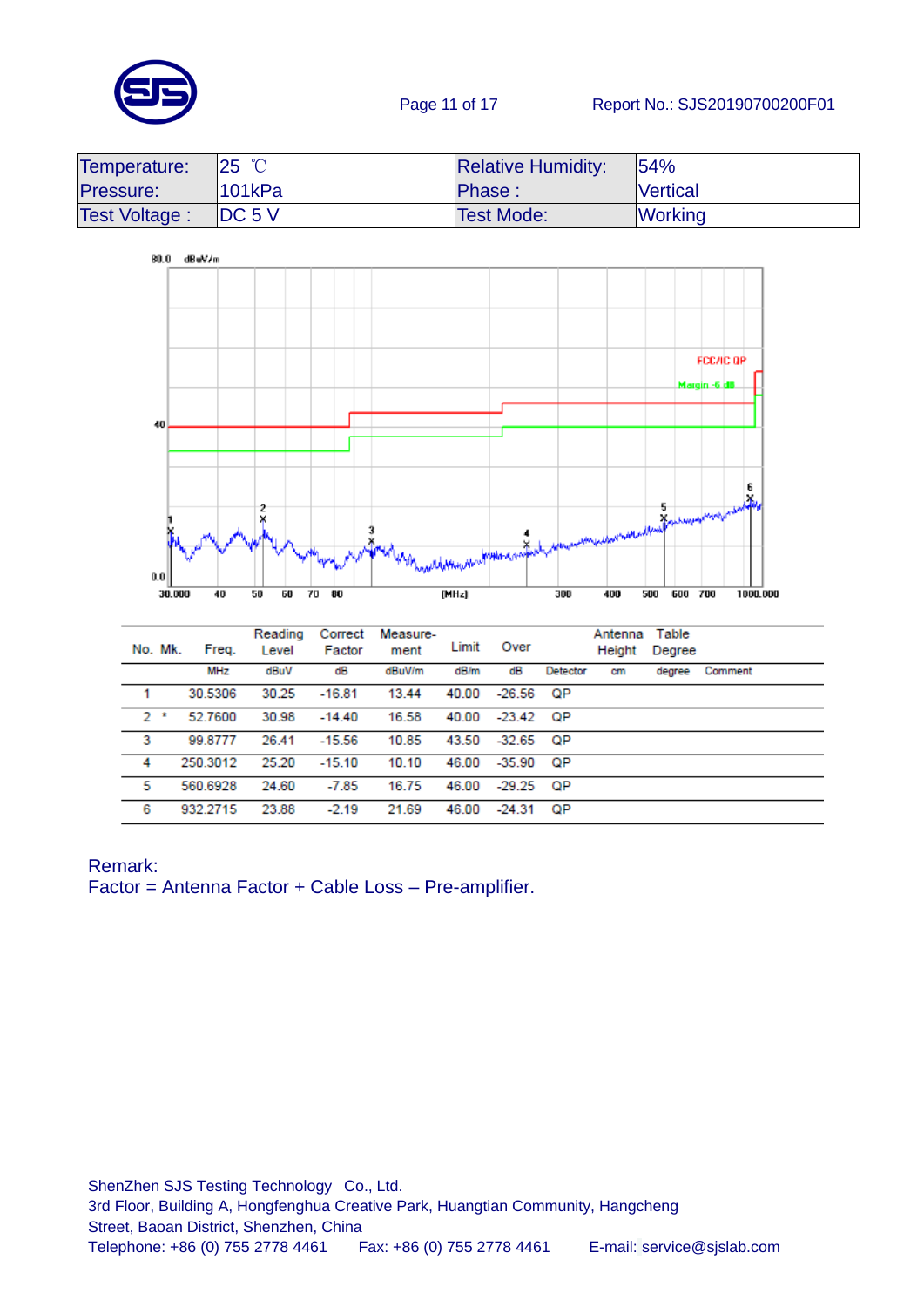

# <span id="page-11-0"></span>**7. EUT PHOTOGRAPHS**

#### **EUT Photo 1**



#### **EUT Photo 2**

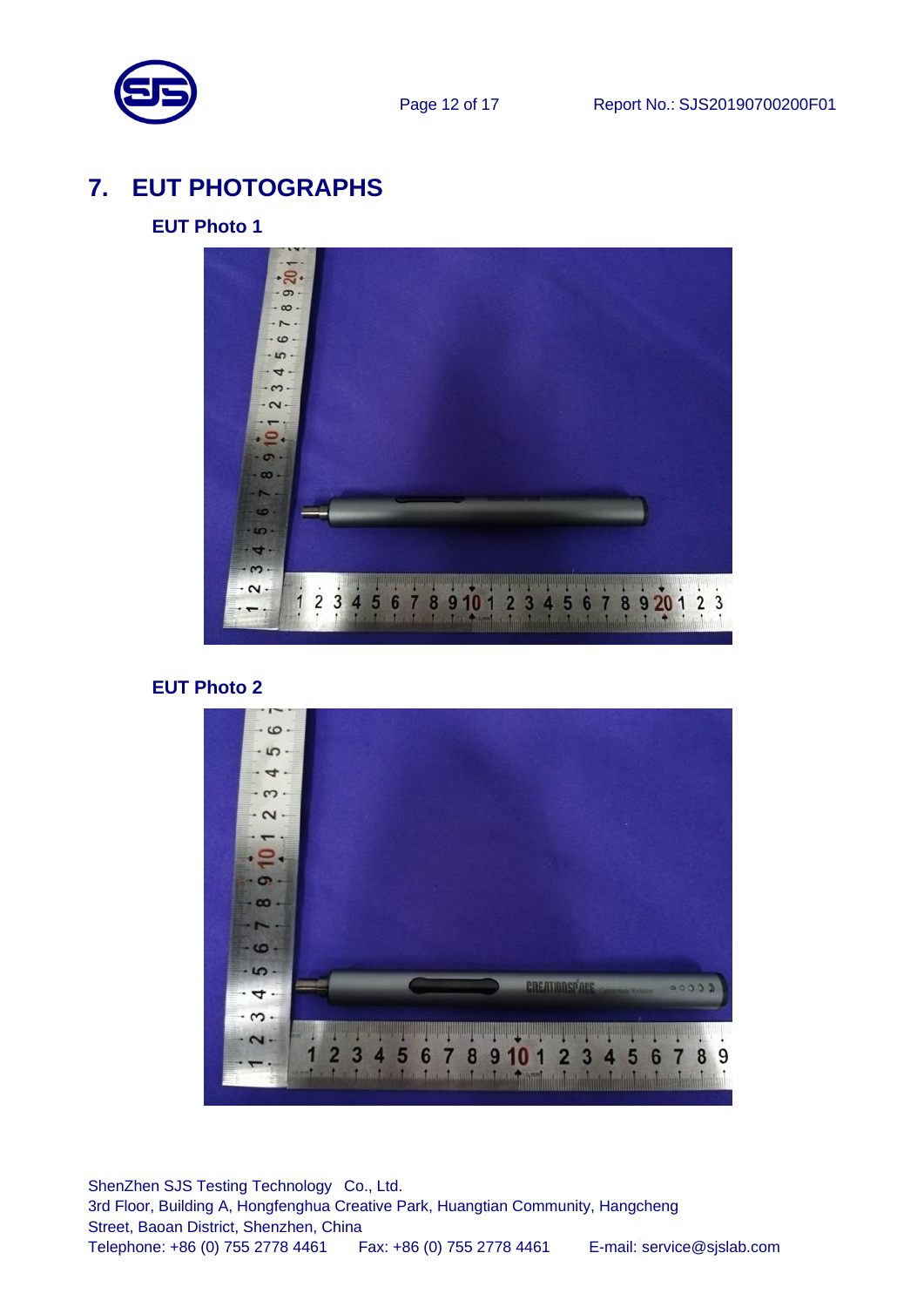



#### **EUT Photo 4**

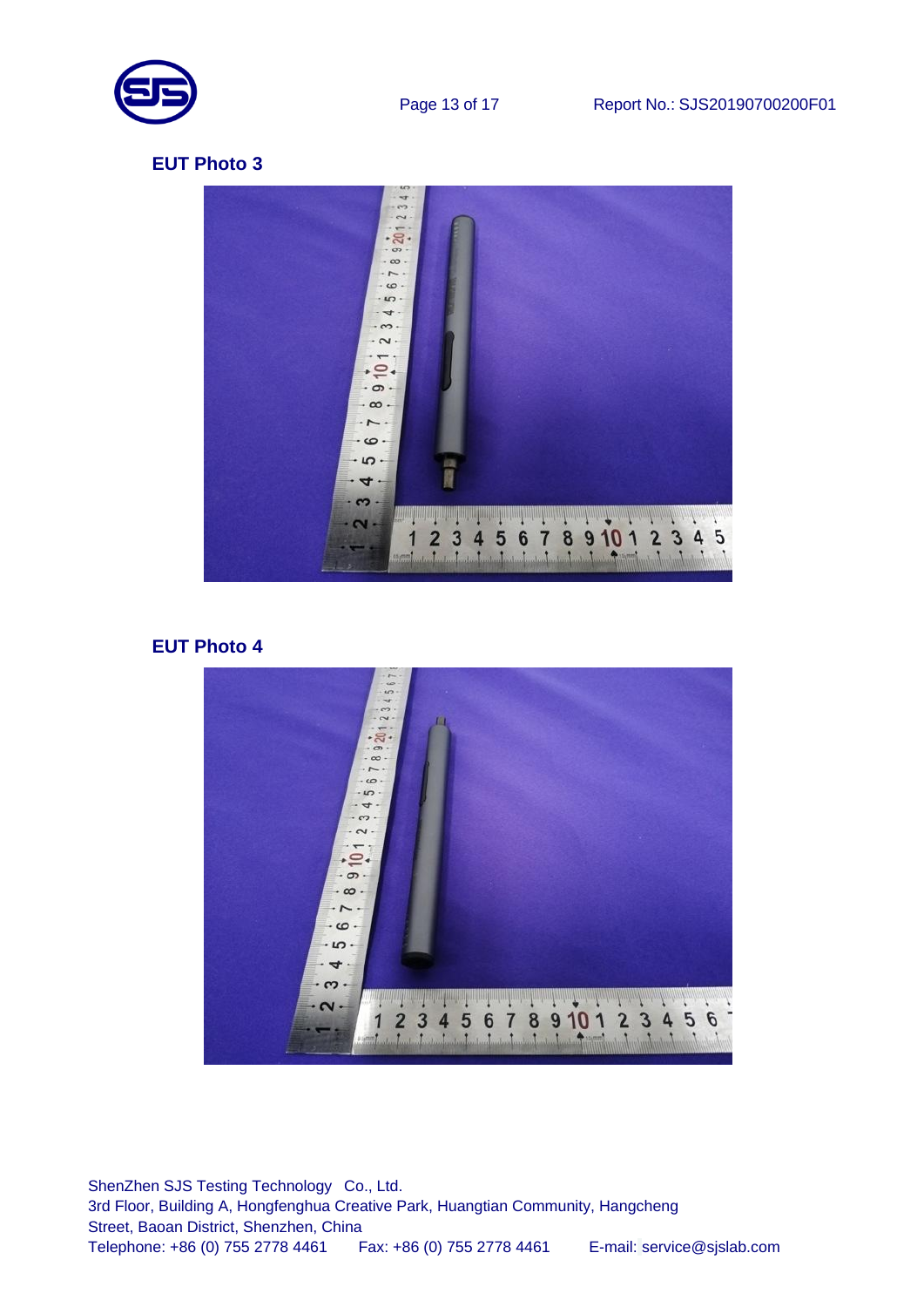



```
EUT Photo 6
```
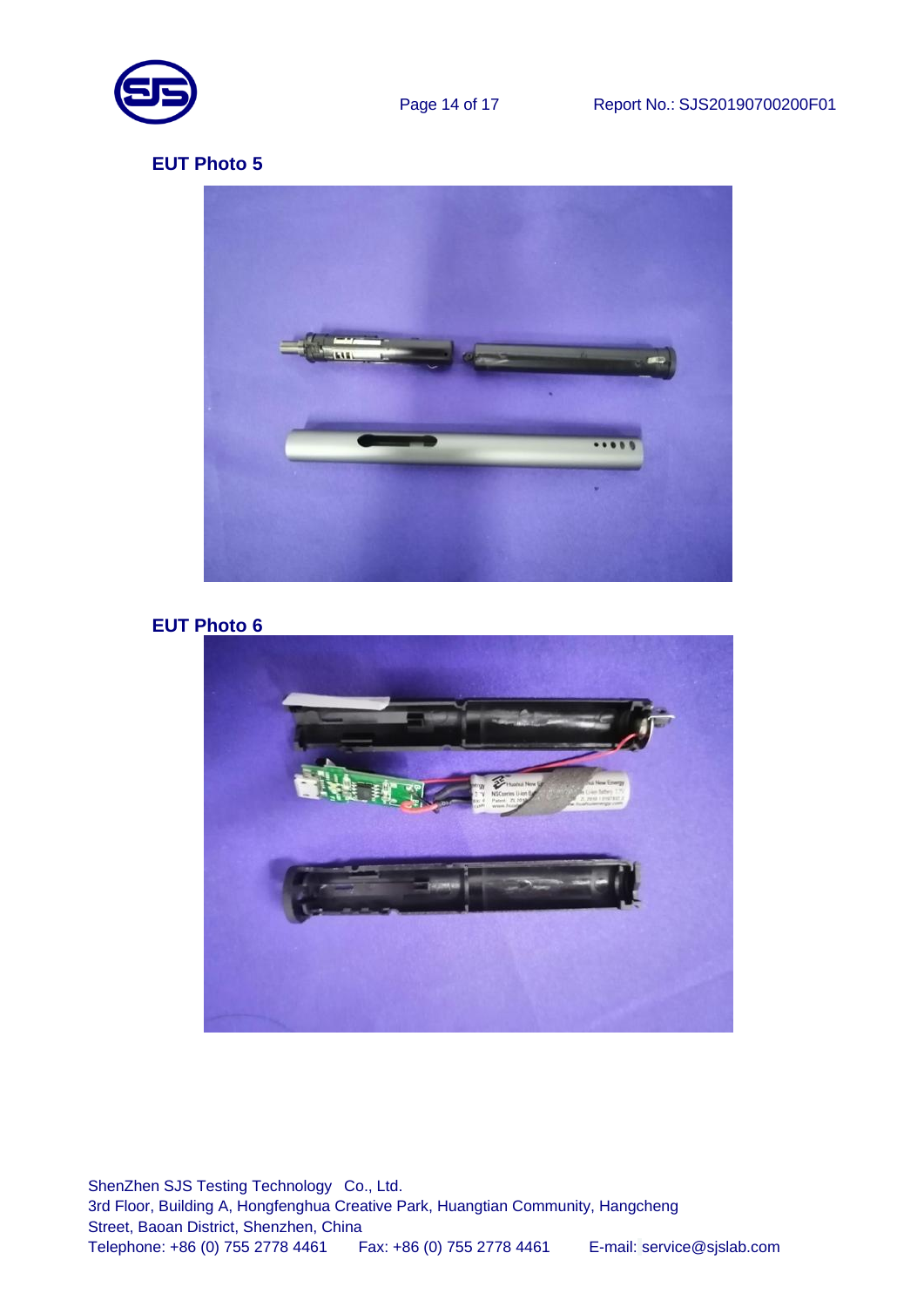



### **EUT Photo 8**

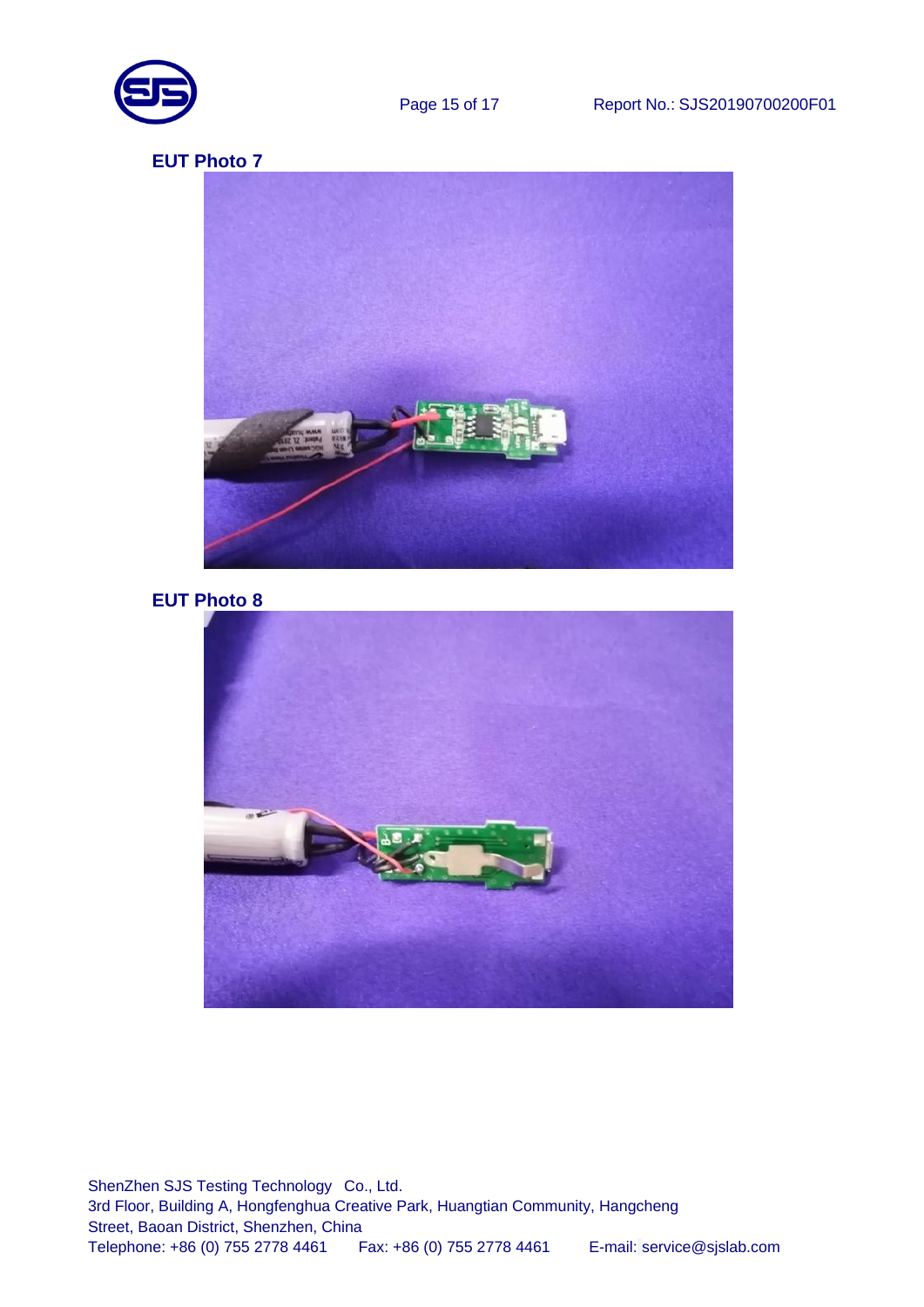



#### **EUT Photo 10**